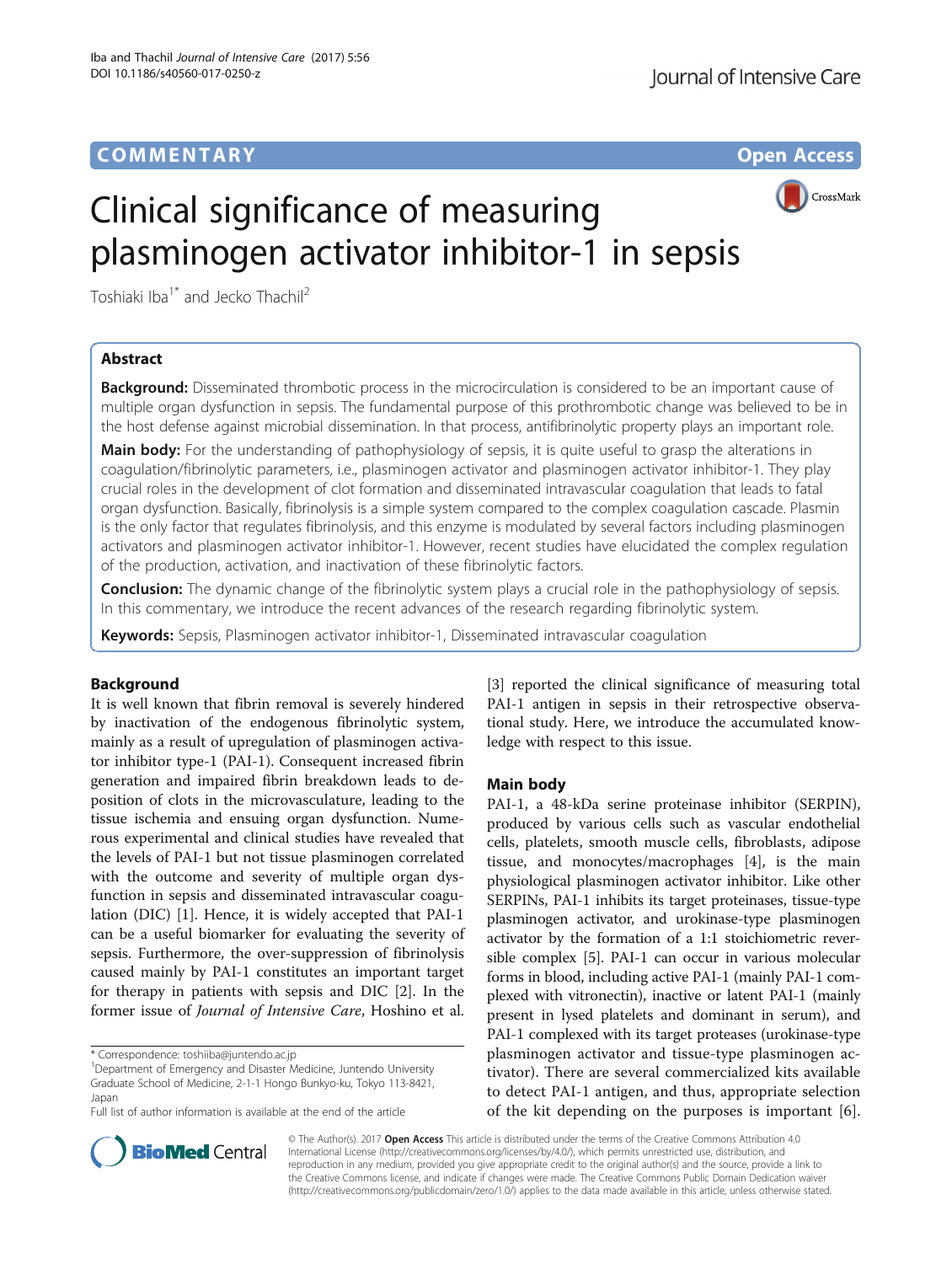Currently, we also can assess the PAI-1 activity, and this will be more suitable to detect the fibrinolytic activity rather than the total produced volume or distribution of PAI-1.

Since the production of PAI-1 is regulated by pro- and anti-inflammatory cytokines such as interleukin-1β, interleukin 6, and transforming growth factor-β, its relation to the inflammatory responses has been strongly assumed [[7\]](#page-2-0). In pathogenesis of sepsis, PAI-1 plays a role in several biological processes dependent on the inhibition of plasminogen activators and plasmin activity [\[5](#page-2-0)]. As a consequence, overproduction of PAI-1 may contribute to organ dysfunction in patients suffering from severe infection and DIC.

The fibrinolytic system is much simpler compared to the complexity of the coagulation system. Basically, plasmin is the only activator of fibrinolysis, and the balance between tissue plasminogen activator and PAI-1 mainly regulates plasmin activity. Thrombin-activatable fibrinolysis inhibitor (TAFI) and neutrophil elastase also have the capability to modulate fibrinolysis, but the pathophysiological roles of these factors have not been fully elucidated. Dynamic changes in fibrinolytic status are crucially involved in the pathogenesis of DIC and multiple organ dysfunction in sepsis [[8\]](#page-2-0). Recent evidences indicate that physical entrapment of microbes by fibrin at the site of infection may limit their capacity to disseminate into the systemic circulation. Under these circumstances, impairment of fibrinolysis contributes to the protective role in host defense [\[9\]](#page-2-0).

In healthy human volunteers, endotoxin infusion induces a rapid change in the coagulation system. Inflammatory cytokines such as tumor necrosis factor and interleukin-6 rose within 120 min with a concurrent rise in the plasminogen activators, indicating endothelial activation. Within 150 min, these changes are counteracted by an even greater and sustained rise in PAI-1 leading to clot longevity [[10](#page-2-0)]. These observations suggest that both activated endothelial cells and platelets cooperate to induce a thrombotic state by producing PAI-1. Finally, the reduction in activated protein C because of reduced availability of thrombomodulin may also play a role in decreased fibrinolysis. Less activated protein C is available to inhibit PAI-1, thus augmenting clot stability.

The clinical significance of measuring PAI-1 in sepsis has been actively studied since 1990s, and it has been repeatedly reported that the elevated PAI-1 levels was associated with an unfavorable outcome in sepsis [[11, 12](#page-2-0)]. Previously, Koyama et al. [\[13](#page-2-0)] measured various coagulation/fibrinolysis markers in sepsis patients and reported that thrombin-antithrombin complex (TAT), PAI-1, and protein C discriminated well between patients with and without overt DIC (area under the receiver operating characteristic curve [AUROC], 0.77, 0.87 and 0.85,

respectively) and, using the three together, significantly improved the AUROC up to 0.95. Amongst the significant diagnostic markers for overt DIC, TAT and PAI-1 were the best predictors of 28-day mortality (AUROC, 0.77 and 0.81, respectively). Following similar reports, Hoshino et al. [\[3\]](#page-2-0) reported that the elevated levels of PAI-1 was associated with the poor outcome and the AUROC for 28-day mortality was 0.72, and the optimal cutoff level was 83 ng/mL. What were unique in their observations were firstly, only PAI-1 but no other coagulation markers such as TAT, plasmin-plasmin inhibitor complex, protein C, thrombomodulin, and soluble fibrin were associated with mortality. Secondly, the optimal cutoff was 83 ng/mL [reference range < 50 ng/mL], and that was extremely lower than the previous reports. The detail was not discussed, but these results were a little bit surprising to us. Aforementioned molecular markers and anticoagulants have been repeatedly reported as useful severity markers [[14, 15\]](#page-2-0). One possible reason for the discrepancy is the timing of sampling. Since the coagulation/fibrinolytic change is a dynamic process, the sampling should not be just "ICU admission" but should be specified like the timing from the onset. To make the report more informative, we also would like to suggest to add newer techniques like thromboelastography. Rotational thromboelastography (TEG) and thromboelastometry (ROTEM) are point-of-care tests, which evaluate wholeclot formation and dissociation. It was reported that decreased fibrinolytic activity, as reflected by the lysis index, was found to discriminate the severe cases [[16](#page-2-0)].

In contrast to the regulation of PAI-1, less is known about the plasminogen activation system, its maintenance should be precisely regulated, but the detail still remains to be clarified. Microorganisms including bacteria, fungi, and parasites have been proven to interact in a specific manner with the components of fibrinolysis regulators, i.e., pathogenic microorganisms are capable to destabilize the function of proteases, activators, or inhibitors of fibrinolysis to disseminate in the host and evade from the immune response [[17\]](#page-2-0).

Regarding the fibrinolytic system, some other components are known to relate to its function. For example, TAFI plays an important role in the inhibition of fibrinolysis [[18](#page-2-0)]. PAI-2 also inhibits the fibrinolysis and is reported to increase in non-survivors of sepsis [[19](#page-2-0)]. Based on the above knowledge, not only the measurement of fibrinolysis inhibitors but the comprehensive evaluation including activators of fibrinolysis would be important for the accurate understanding of pathophysiology of sepsis.

## Conclusion

It has been clarified that changes of coagulation/fibrinolytic status are deeply related to the development of septic organ dysfunction. Since the status changes dynamically